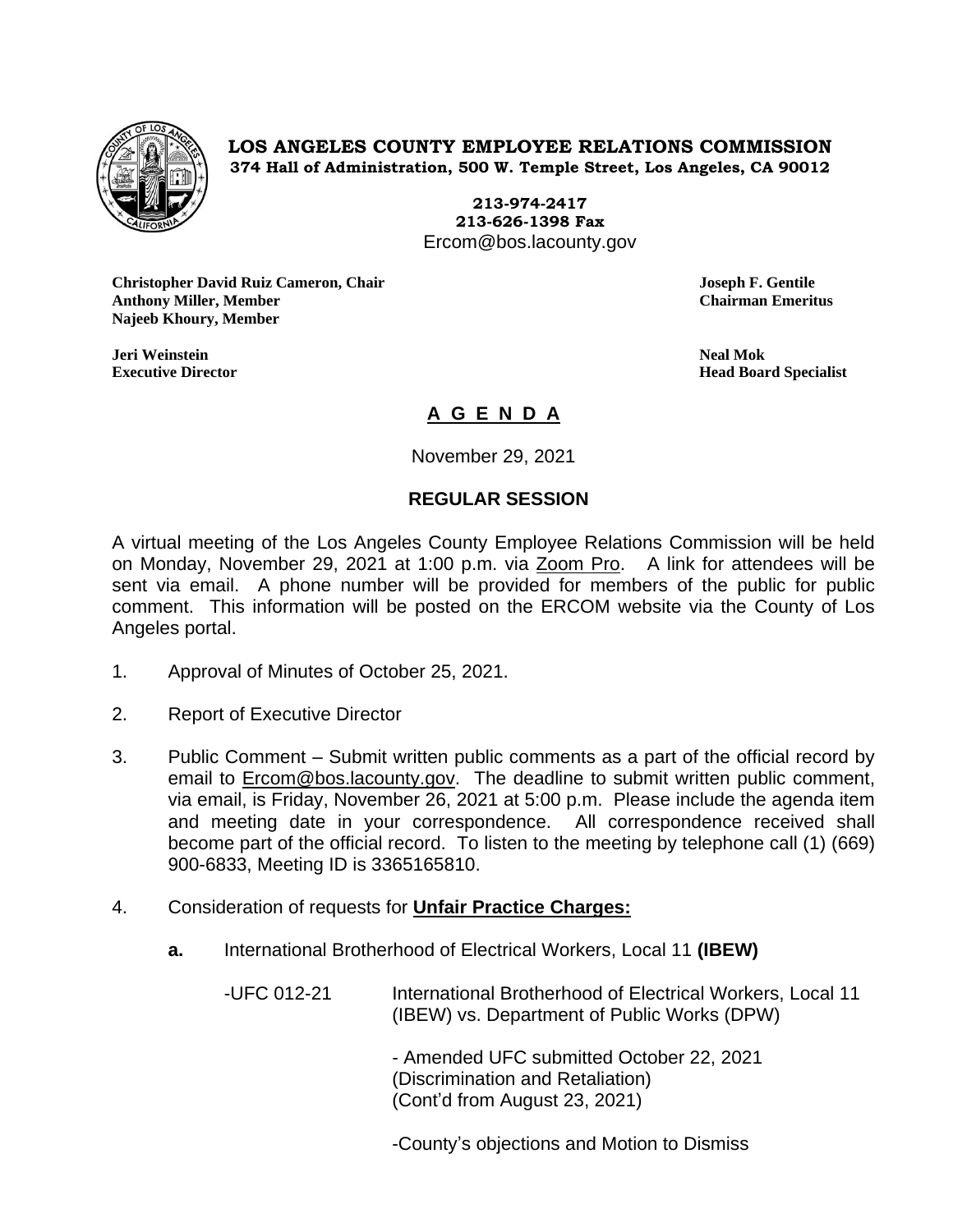| <b>AGENDA</b>            |                                                                 |                                                   | Page 2                                                                                                       | November 29, 2021                        |  |
|--------------------------|-----------------------------------------------------------------|---------------------------------------------------|--------------------------------------------------------------------------------------------------------------|------------------------------------------|--|
|                          |                                                                 |                                                   | -Union response to County objections/Motion to Dismiss                                                       |                                          |  |
| 5.                       | <b>Request to Withdraw Unfair Practice Charge</b>               |                                                   |                                                                                                              |                                          |  |
|                          | a.                                                              | -UFC 009-21                                       | Union of American Physicians and Dentists (UAPD) vs.<br>Department of Health Services (DHS)                  |                                          |  |
|                          |                                                                 |                                                   | -Superseded by Arbitration                                                                                   |                                          |  |
|                          | b.                                                              | -UFC 013-21                                       | Association of Deputy District Attorneys of Los Angeles<br>County (ADDA) vs. District Attorney's Office (DA) |                                          |  |
|                          |                                                                 |                                                   | -Union Decision                                                                                              |                                          |  |
| 6.                       | Consideration of request for <b>Amendment of Certification:</b> |                                                   |                                                                                                              |                                          |  |
|                          | a.                                                              | Los Angeles County Lifeguard Association (LACoLA) |                                                                                                              |                                          |  |
| -AC 005-21<br><b>NEW</b> |                                                                 |                                                   |                                                                                                              | Los Angeles County Lifeguard Association |  |

Request for Accretion 2938 WATER Program Lifeguard 2939 WATER Program Specialist Lifeguard Unit Affected: 641

#### 7. Consideration of request for **Declaration of Impasse**:

**a.** Association of Deputy District Attorneys for Los Angeles County **(ADDA)**

**NEW** - IMP 002-21 Request the Appointment of Mediator/Fact Finder Impasse with the County of Los Angeles Chief Executive Office (CEO), Association of Deputy District Attorneys for Los Angeles County (ADDA)

8. Consideration of Continuation of Teleconferencing for Employee Relations Commission Meetings pursuant to AB 361. Per AB 361:

"To ensure the safety of members of the public and employees, while guaranteeing the public's right to attend and participate in meetings of ERCOM, and in alignment with our Health Officer's recommendations to reduce crowding indoors and to support physical distancing, effective immediately, ERCOM will continue to meet via teleconferencing, in compliance with AB 361 while we are under a State of Emergency and while State or local officials continue to recommend measures to promote social distancing. ERCOM will reconsider the circumstances of the State of Emergency to determine whether teleconferencing should continue within 30 days after today's meeting under AB 361."

9. Commissioner's Special Items.